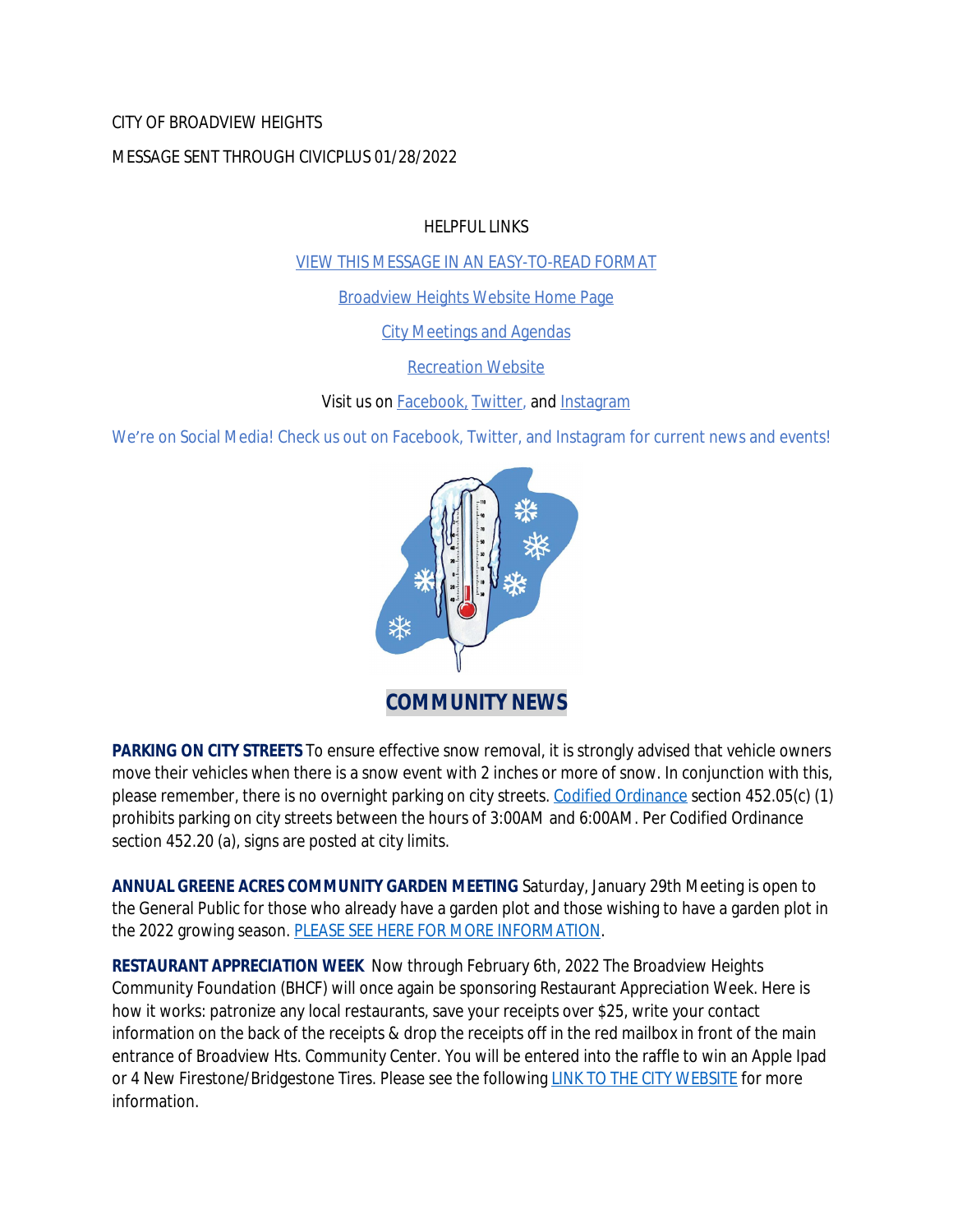**AN EVENING WITH ELVIS** February 12th – Country Lakes Party Center – Call 440-526-0216 for details

**2022 SNOWMAN BUILDING CONTEST** The City of Broadview Heights & the Broadview Heights Community Foundation is holding a contest to find the best snowman builders in the city! For rules and submission information, please visit our website: [https://www.broadview-heights.org/1403/Snowman-](https://www.broadview-heights.org/1403/Snowman-Contest)Contest.

**CUYAHOGA SOIL AND WATER CONVERSATION DISTRICT** is promoting three events. See below:

- Native Seed, Plant, and Tree/Shrub sale - [www.cuyahogaswcd.org/programs/native-seed-plant](http://www.cuyahogaswcd.org/programs/native-seed-plant-and-treeshrub-sales)and-treeshrub-sales
- Poster Contest - [www.cuyahogaswcd.org/events/2022/04/01/poster-contest-registration](http://www.cuyahogaswcd.org/events/2022/04/01/poster-contest-registration-deadline)deadline
- Master Rain Gardener - [www.cuyahogaswcd.org/events/2022/05/02/master-rain-gardener](http://www.cuyahogaswcd.org/events/2022/05/02/master-rain-gardener)

# **THE CITY OF BROADVIEW HEIGHTS IS ACCEPTING APPLICATIONS**

**PATROL OFFICER EXAM NOTICE** The City of Broadview Heights is an Equal Opportunity employer that is seeking applicants for the position of Patrol Officer. For more information, visit our website: <https://www.broadview-heights.org/924/Civil-Service>

## **PART TIME POSITIONS:**

Apply online at: <https://www.broadview-heights.org/jobs.aspx>

**PART TIME HEAD LIFEGUARD** Performs all Lifeguard duties and maintains presence on pool deck when not Lifeguarding; oversees Lifeguards and Water Safety Instructors to ensure duties are completed properly and safety is maintained. Must have current certifications, prior supervisory experience and at least 2 years' experience as a Lifeguard.

**LIFEGUARD** Evening/Weekend and Day Shift positions are currently open. Must hold current Lifeguard Certification. We offer free certification training to be a Water Safety Instructor to our interested Lifeguards. Must be at least 15 years old. Please apply online or contact our Aquatics Manager at [udrinko@broadview-heights.org](mailto:udrinko@broadview-heights.org).

# **RECREATION DEPARTMENT**

**SPRING SOCCER** is right around the corner. Games are scheduled to begin Saturday April 9<sup>th</sup> and will run for 6 weeks. If you played in the fall you are automatically registered for spring, you don't need to reregister. If you did not play in the fall and want to play in the spring you can register at [www.bhrec.org/register](http://www.bhrec.org/register) between February 1st and February 28th. If you have additional questions about soccer visit our soccer page on the website at:<https://broadview-heights.org/243/Soccer>

**BASEBALL / SOFTBALL / TEE BALL registrations are going on now and will close on March 15<sup>th</sup>. If you do** not register by March 15<sup>th</sup> you are not guaranteed a spot on a team. For more information visit our website at<https://broadview-heights.org/643/Baseball-Softball>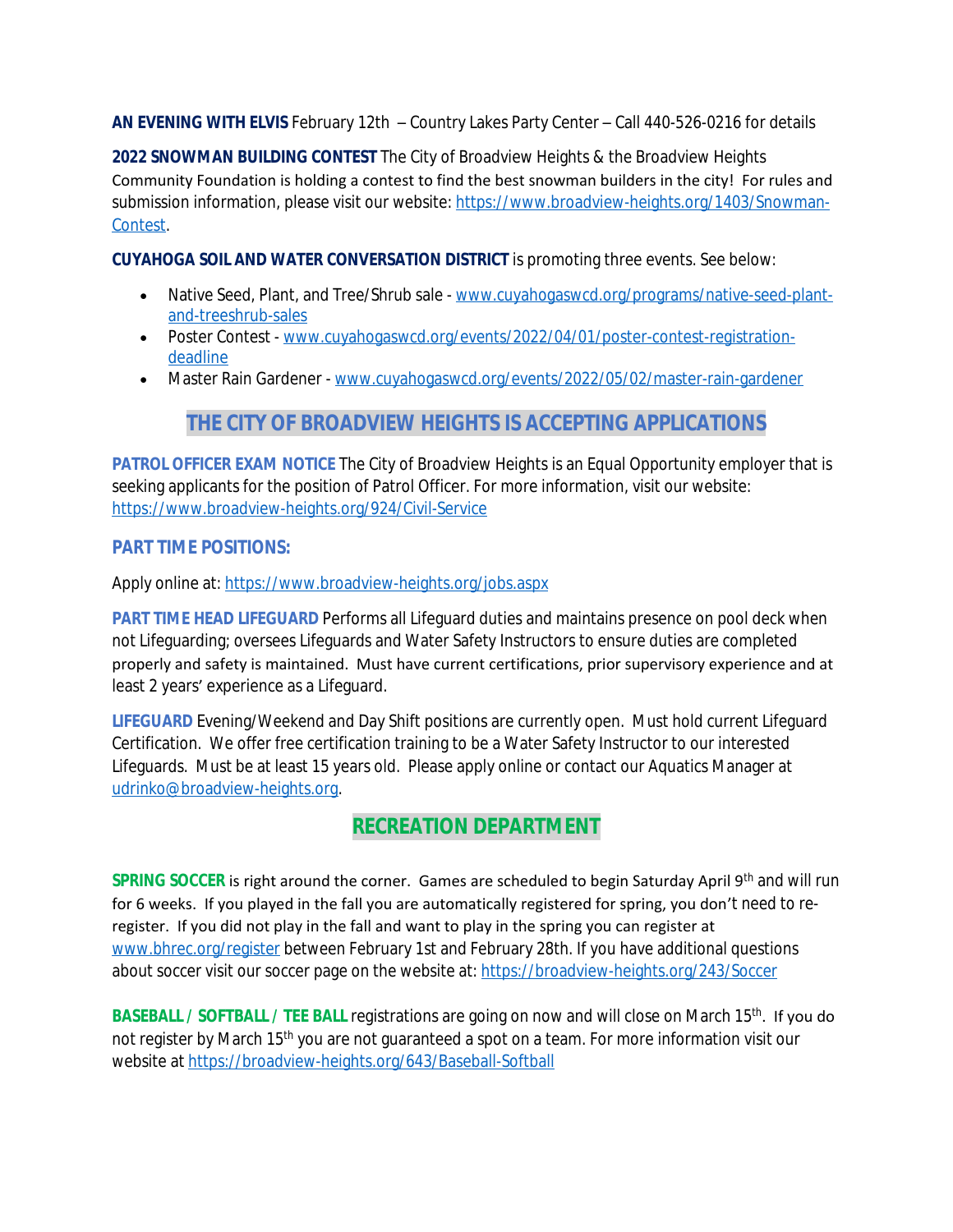**LIFEGUARDS** We are hiring lifeguards for all shifts, please contact Ursula Drinko at udrinko@broadviewheights.org for more information.

**SWIM LESSONS** We have swim lessons on Tuesday and Thursday nights and Saturdays respectively. You can register online for the classes.

**DROP-IN'S** Anyone can drop-in to use the Rec Center! If you do not have a membership, cost is \$10.00 a day and you can register and pay online or pay when you come in. You must provide household information in order to drop-in.

**GROUP EXERCISE** We have plenty of group exercise classes for everyone, please check out the days and times online.

**PROGRAMS/MEMBERSHIPS** Please visit us [our website here](https://www.broadview-heights.org/292/Parks-Recreation) for information on current programs, memberships and activities.

#### **CHECK US OUT ON FACEBOOK AND INSTAGRAM!**

#### **CURRENT OPERATING HOURS:**

Monday through Friday 5:30AM – 10:00PM Saturday 7:30AM – 8:00PM Sunday 7:30AM - 6:00PM

## **HUMAN SERVICES DEPARTMENT**

**FREE COVID-19 AT HOME TEST KITS** In December, as the Omicron variant of the Coronavirus led to a spike in cases, the federal government announced it would start mailing [at-home Covid test kits](https://www.nbcnews.com/health/cold-and-flu/startling-americans-feel-increased-anxiety-covid-cases-surge-rcna9415) for free to any U.S. household that requests one. Every home in the U.S. is eligible to order 4 free at- home COVID- 19 tests. Orders will usually ship in 7-12 days. To request your free kits, log on to [www.covidtests.gov](http://www.covidtests.gov) and click on "Order Free At-Home Tests".

**AARP TAX-AIDE PROGRAM** The AARP Tax-Aide Program will NOT be scheduling appointments at the Broadview Heights Human Services Department in 2022 for the 2021 tax year. Due to a shortage of volunteers, they will be taking appointments ONLY at area branches of the Cuyahoga County Public Libraries. Please call the specific branch to schedule an appointment. The Tax-Aide sites in Cuyahoga County are: Brecksville Branch at 9089 Brecksville Rd. (440-526-1102), Middleburg Heights Branch at 16699 Bagley Rd. (440-234-3600), North Royalton Branch at 5071 Wallings Rd. (440-237-3800) and the Parma Branch at 6996 Powers Blvd. (440-885-5362). Availability of appointments is subject to the current status of the Covid-19 pandemic. AARP is anticipating using a drop off process to prepare returns, necessitating a return visit to the site to finalize returns.

**ACTIVITIES ALERT** All Broadview Heights Human Services programming are being offered in person. Please contact the office at 440-526-4074 for an updated list of virtual programming. Please check out the monthly newsletter which can be found on our website under [Human Services / Department](https://mycommunityonline.com/find/broadview-heights-senior-center)  Newsletter.

**PROTOCOL UPDATE** Due to our case status [CDC COVID Data Tracker](https://covid.cdc.gov/covid-data-tracker/#county-view) and continuing to follow CDC guidelines, we have updated our [HUMAN SERVICES PROTOCOL](https://www.broadview-heights.org/DocumentCenter/View/8593/rHuman-Services-Responsible-RestartOhio-August-2021) to mandating masks be worn at the center for staff and visitors for the Human Services Department.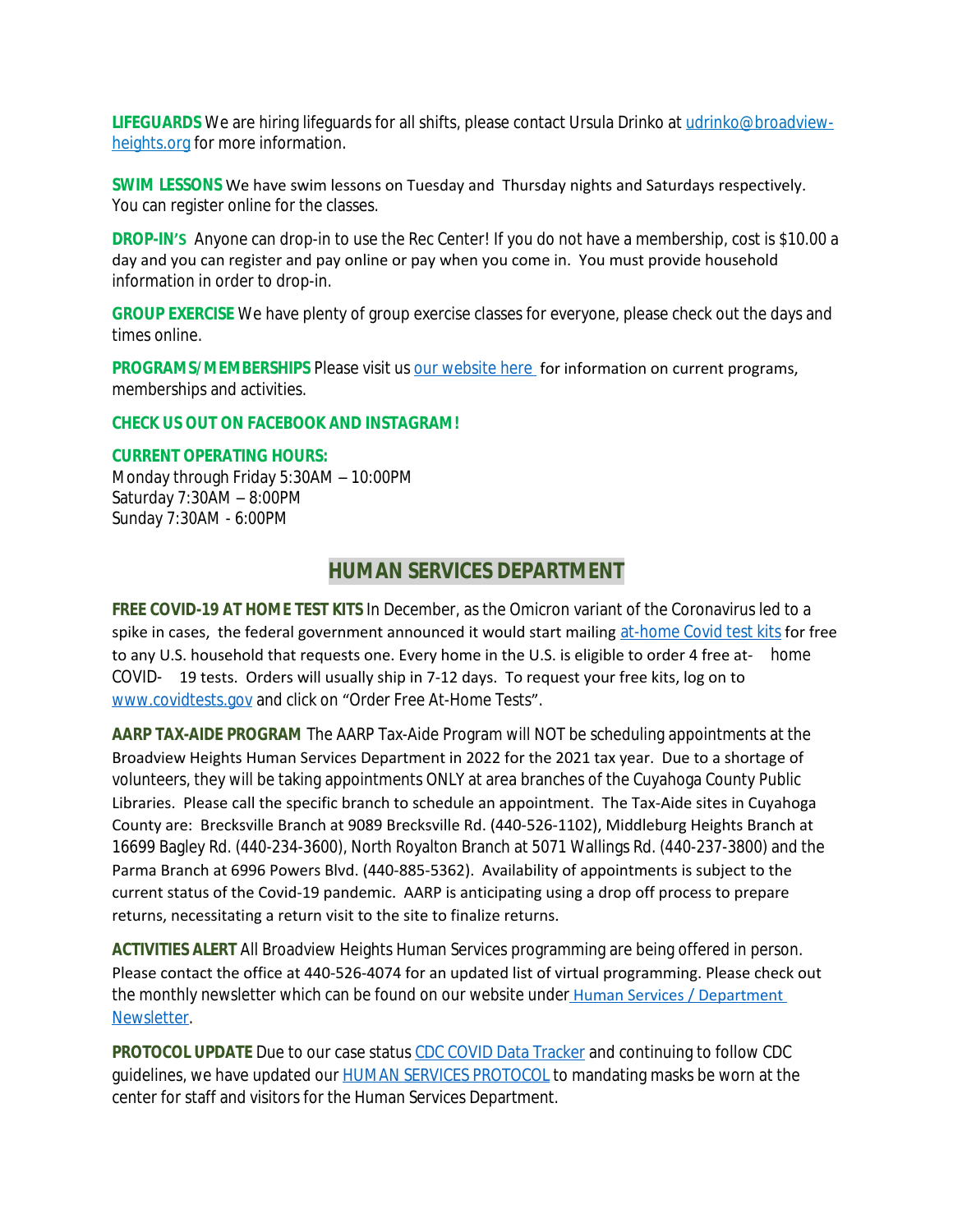**COVID-19 VACCINE** Now that the vaccine is more widely accessible, there are many websites and locations where you can register to receive your vaccine. Please contact the Human Services Department if you need help with registering.

## **ENGINEERING DEPARTMENT**

**IMPORTANT INFORMATION REGARDING TRAFFIC LIGHTS ON SR 82** The second set of signal heads in each direction is optically programmed to avoid giving conflicting indications to SR 82 traffic and potentially cause a vehicle to run a red light. Generally, whenever the first set of signals for EB or WB 82 traffic turns green, the second set will turn green as well. At the end of the phase, the first set should go to yellow and then red, while the second optically programmed set will remain green and activate the left turn arrows so as to clear out any traffic remaining between Market Place East and Glenwood. The optically programmed heads should only be visible to those vehicles in between the intersections so that vehicles back at the first set of signals do not mistakenly see green indications and think that they are able to proceed forward. Similarly, in instances where there is only side street demand on either Market Place East or Glenwood (but not both), the respective side street will be given a green light along with the downstream optically programmed heads so that vehicles turning right out onto 82 will be able to continue on their way through the adjacent intersection. Again, 82 traffic is seeing red at this time at the first set of signals and we do not want them to be able to see the second set of optically programmed signals which will be displaying green as this could cause them to run their red light. The optically programmed heads are a safety measure that is necessary when you have a signalized offset intersection such as this.

**POINT OF SALE INSPECTION OF SEPTIC SYSTEMS** Please see the ordinance regarding the Point of Sale Inspection for residents with septic systems. [1048.01 ORDINANCE POINT OF SALE INSEPECTIONS OF](https://codelibrary.amlegal.com/codes/broadviewhts/latest/broadview_oh/0-0-0-13398)  SEPTIC SYSTEMS.

# **SERVICE DEPARTMENT**

**DISPOSAL OF FURNITURE, MATTRESSES AND BOX SPRINGS** These items are to be disposed of with your regular trash. Upholstered items, mattresses and box springs MUST BE wrapped up in plastic (Painter's Plastic works well) to be picked up by Rumpke. Please contact Rumpke to inform them of the large item pick up 24 hours in advance at 1-800-828-8171. Additional information can be reviewed on our website [HERE.](https://www.broadview-heights.org/1027/Garbage-Recycling)

**DISCARDING OF WIPES** Please note that wipes (for example Clorox, Lysol, baby wipes…) are not to be flushed down toilets. These wipes are not made to breakdown. Please dispose of wipes in your garbage and only flush toilet paper. Thank you! NO wipes are flushable, even if the box says they are. Please dispose of wipes in your garbage and only flush toilet paper. Thank you!

# **REMINDERS**

**RECYCLING INFORMATION** We hope that the Recycle Carts are making recycling easier! Please [see here](https://broadview-heights.org/DocumentCenter/View/9125/Curbside-Recycling-in-Broadview-Heights-010622) for a guide to what to recycle. Cuyahoga County also offers an excellent website about recycling do's and don'ts.